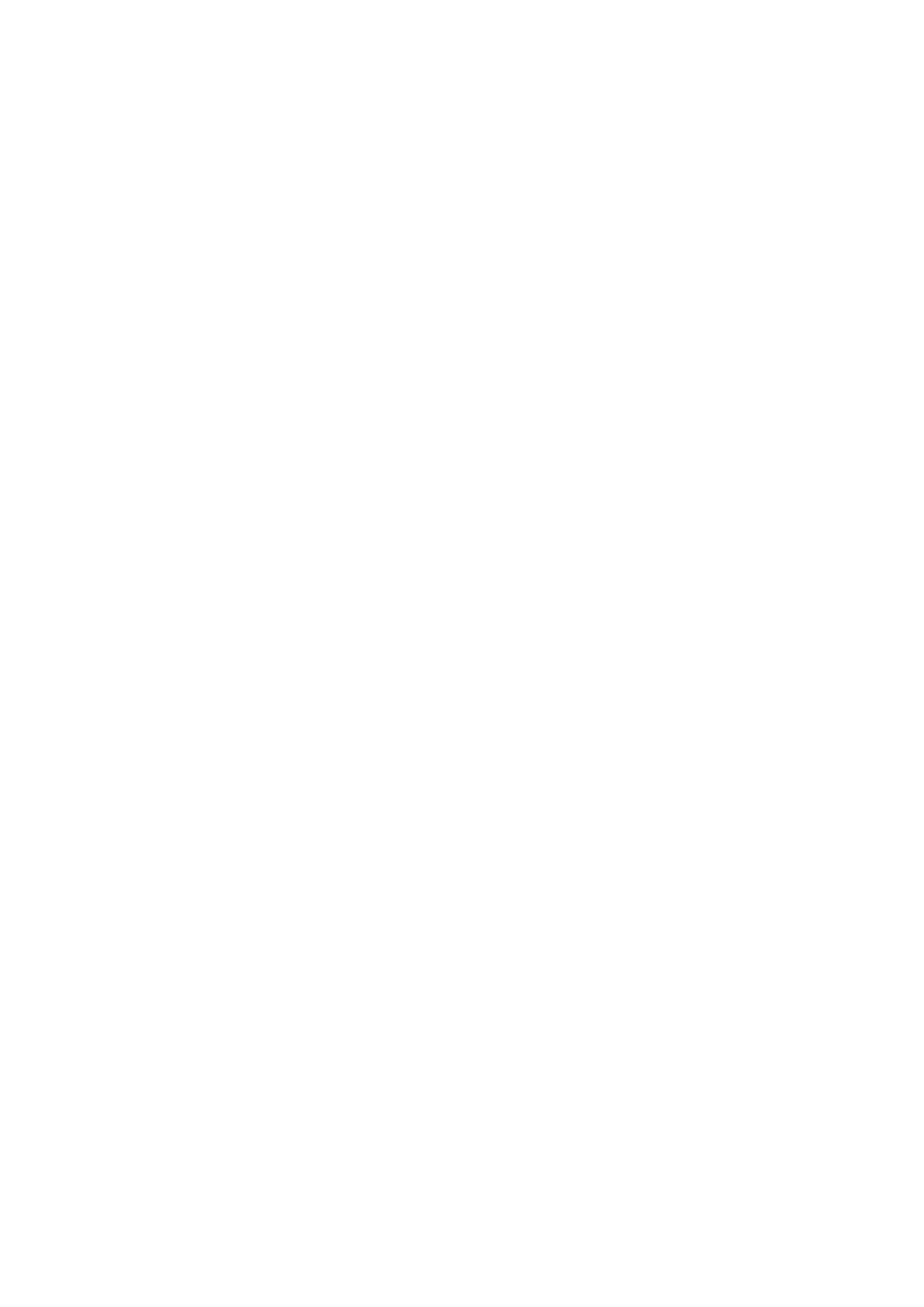# **BYRON SHIRE COUNCIL**

LOCAL TRAFFIC COMMITTEE MEETING MINUTES 10 MAY 2022

## **REPORT OF THE LOCAL TRAFFIC COMMITTEE MEETING HELD ON TUESDAY, 10 MAY 2022**

**File No: I2022/451**

## MEETING COMMENCED:10.40am

#### PRESENT:

Councillor: Michael Lyon

Transport for NSW: John Carey

NSW Police: Detective Chief Inspector Matt Kehoe

Staff: James Flockton, Renan Solatan, Jeff Begovic

#### APOLOGIES:

Siobhan Foley on behalf of Tamara Smith MP

## DECLARATIONS OF INTEREST

There were no declarations of interest raised.

## ADOPTION OF MINUTES FROM PREVIOUS MEETINGS

#### **Committee Recommendation:**

## **That the minutes of the Local Traffic Committee Meeting held on 12 April 2022 be confirmed.**

(Lyon/Kehoe)

*The recommendation was put to the vote and declared carried.*

## MATTERS ARISING

None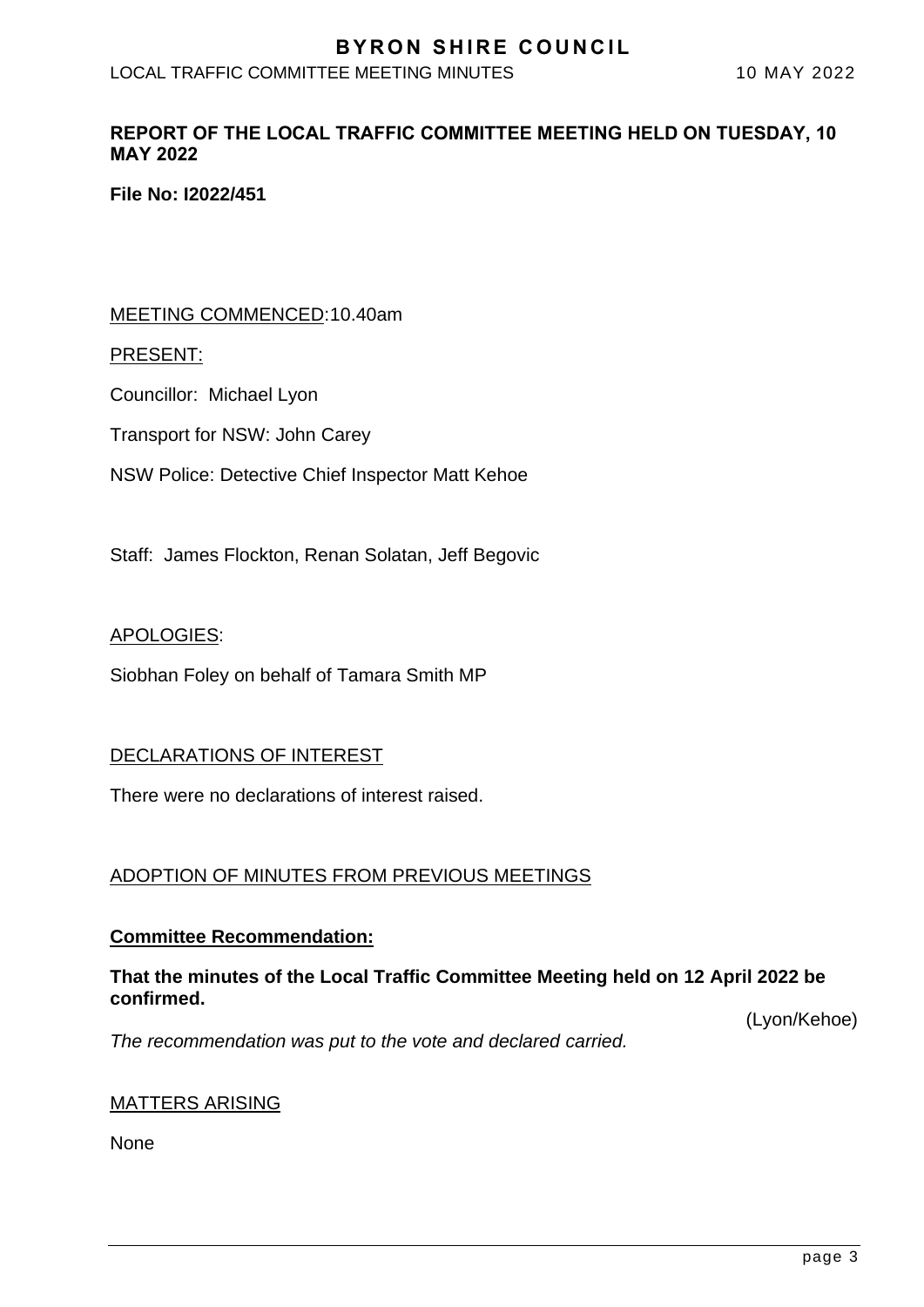# **BYRON SHIRE COUNCIL**

## LOCAL TRAFFIC COMMITTEE MEETING MINUTES 10 MAY 2022

## OUTSTANDING ISSUES/RESOLUTIONS

None

DEVELOPMENT APPLICATIONS

| Report No. 6.1 | <b>Harvest Estate regulatory signage</b> |
|----------------|------------------------------------------|
| File No:       | 12022/412                                |

Council has received a Subdivision Works Certificate application associated with stages 1b-2 of the Harvest estate (west Byron) development in Byron Bay for 61 new residential lots. As part of the approved D.A (10.2017.201.2) consent conditions 27 & 41 imposed the following requirements:

Committee Comments TfNSW – Recommendation subject to TfNSW approval. Management Comments None

**Committee Recommendation:** 

**That Council support the regulatory signs, lines and traffic control devises associated with the Harvest Estate works, as shown in Attachment 1 (E2022/37580) subject to TfNSW concurrence.**

(Lyon/Kehoe)

*The recommendation was put to the vote and declared carried.*

| Report No. 6.2  | <b>Festival of the Stone 2022</b> |
|-----------------|-----------------------------------|
| <b>File No:</b> | 12022/473                         |

#### **SUMMARY**

Development application (DA) 10.2022.64.1 is currently being assessed and seeks concurrent approval to hold a one-day festival on Saturday 4<sup>th</sup> of June 2022 at the Stone and Wood microbrewery site in the Byron Arts and Industrial Estate. The patron aspects of the function will open at 15:00 and finish at 22:00. The capacity of the function will be 2000 patrons. Food and entertainment will be provided along with alcoholic beverages in accordance with liquor licencing requirements. The development application proposes temporary closure of Centennial Avenue under traffic control as well as temporary signage in the public road reserve along Centennial Avenue and Ewingsdale Road.

The function proponent will obtain a contract booking to use the Cavanbah Centre for the purpose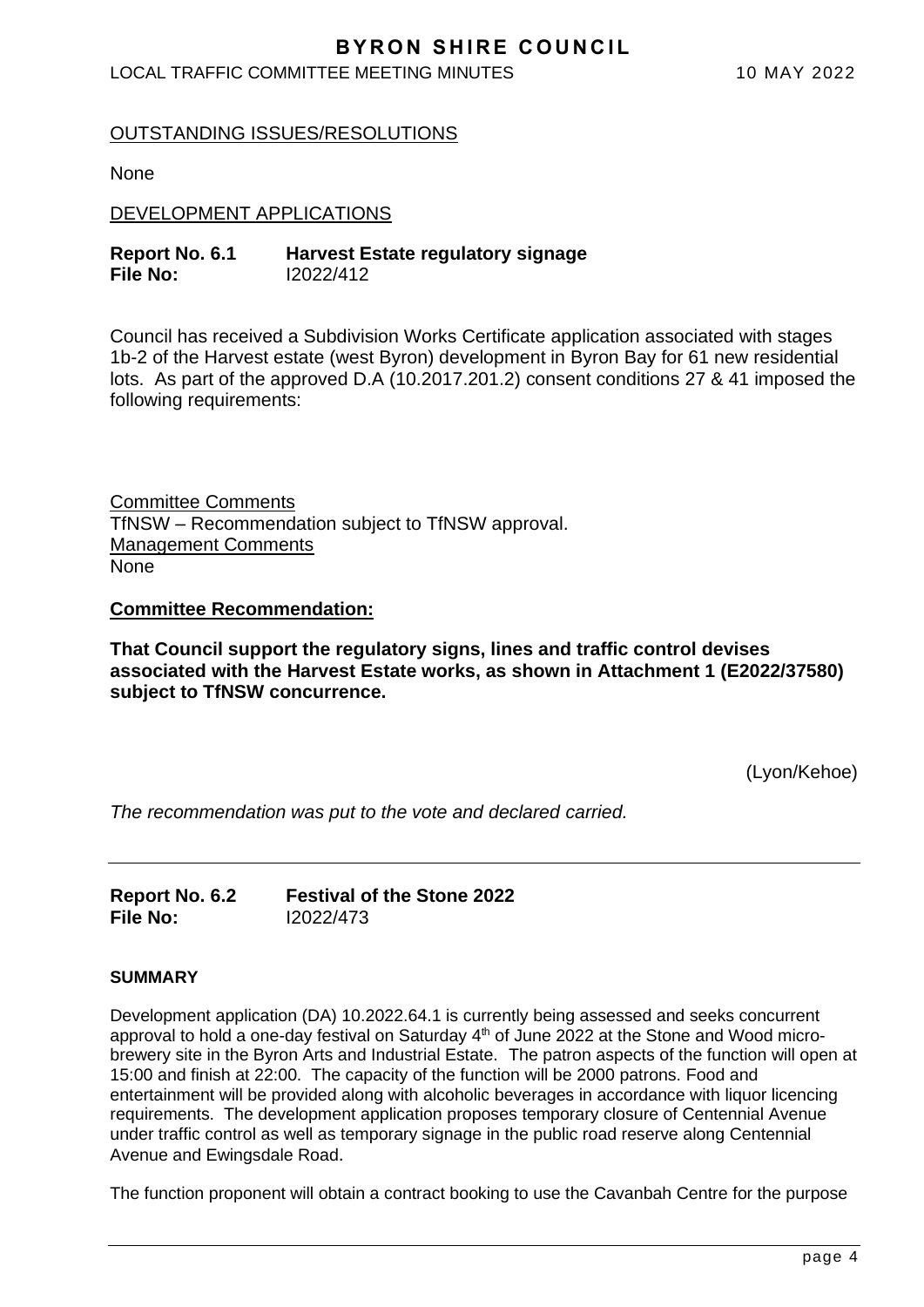#### LOCAL TRAFFIC COMMITTEE MEETING MINUTES 10 MAY 2022

of car parking for the function.

The submitted S.E.E states All parking and vehicular drop-off **including bus, taxi, Uber** & other mode of transportation to from the function will utilise Cavanbah Centre. The car parking area in Cavanbah Centre will be maintained during the function and returned to pre-festival conditions. Drop-off & Pick-up of elderly and people with disability will be undertaken at the northern access of the site and assisted with function personnel; and No drop-off & pick-up permitted along Centennial Circuit other than elderly and people with disability.

The Event Management Plan submitted contradicts the S.E.E as mentioned above stating All vehicle drop off and pickup will be at the Cavanbah Centre, **except Buses, Taxis & Ubers**, the S.E.E needs to be amended to reflect this, as this was the case at the 2021 event.

Prior to the event a 11 seat Shuttle service has been proposed from the Cavanbah Center to the Brewery, then from the Brewery to Byron Bus station and return. After the event a 60 seater bus or 2 mini coaches is proposed a return trip to the Cavanbah Center then Byron Bus Station at a \$5 charge on the day. Otherwise pedestrians can walk 6 min. from the Cavanbah Centre to the Brewery and back.

A traffic guidance scheme (TGS) similar to the approved 2021 event has been re-submitted for this year's event. Refer attachment. The TGS proposes temporary closure of Centennial Circuit between Brigantine Street and Tasman Way during the event. Access to the road closure is intended to be provided to shuttle buses, uber's and taxi's under traffic control. Event marshals will be provided to assist with managing pedestrians and vehicle drop-offs at the site frontage. Its noted last years event under this traffic control scheme went smoothly with no traffic queuing back onto Ewingsdale Road or choking the industrial back streets.

Committee Comments None Management Comments Staff – add to recommendation to remove any unnecessary signage.

#### **Committee Recommendation:**

- **1. That Council endorse the Traffic Management Arrangement associated with the Festival of the Stone event to be held on Saturday 4 June 2022, in accordance with the Local Traffic Committee recommendations.**
- **2. That the endorsement provided is subject to:**
	- **a. Separate approvals by NSW Police and TfNSW being obtained, if required;**

**b. A Traffic Guidance Scheme (TGS), being designed and implemented by those with relevant and current TfNSW accreditation;**

- **c. The event being advertised 14 days prior to the event.**
- **d. The event organiser:**
	- **i. Holding \$20m public liability insurance cover which is valid for the event.**

**ii. Undertaking consultation with emergency services and any identified issues addressed.**

**iii. Undertaking consultation with the community, affected businesses and**